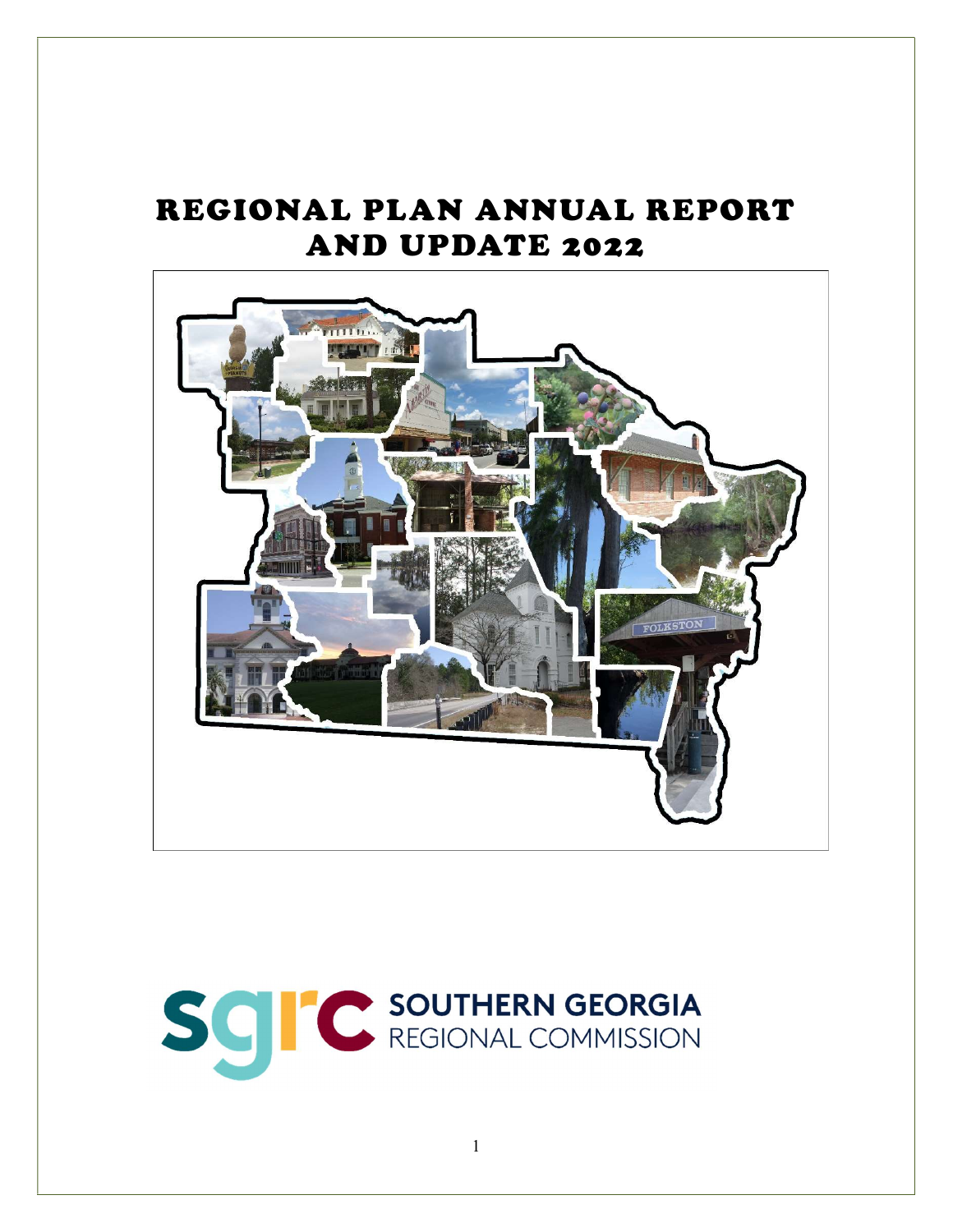## INTRODUCTION

The Southern Georgia Region is a vast, rural region spanning the Upper and Lower Coastal Plains of south-central Georgia. The mostly forested and agricultural region is comprised of approximately 7,810 square miles, with a 2020 Census Bureau population estimate of 416,498 encompassing 18 counties and 45 municipalities. Counties included are Atkinson, Bacon, Ben Hill, Berrien, Brantley, Brooks, Charlton, Clinch, Coffee, Cook, Echols, Irwin, Lanier, Lowndes, Pierce, Tift, Turner, and Ware. The Region contains one entire metropolitan statistical area (Valdosta), one partial metropolitan statistical area (Brantley County is part of the Brunswick MSA), and four micropolitan statistical areas (Douglas, Fitzgerald, Tifton, and Waycross). The Region contains some unique natural features, including the Okefenokee Swamp, which, at 438,000 acres, is the largest "blackwater" swamp in North America. There are also four state parks. Agriculture, forestry, manufacturing, and retail trade are all essential pillars of the Region's economy. The Region is home to 18 colleges and university campuses, including a major state university in Valdosta. In the western part of the Region, much of the population and economic activity is broadly concentrated around the Interstate 75 corridor.

## IMPLEMENTATION PROGRAM

Minimum Standards are essential activities local governments must undertake for consistency with the Regional Plan. The intent is to ensure a consistent and predictable basic level of local requirements across the Region.

Minimum Standards encompass specific ordinances, programs, or requirements that may be implemented by local governments to realize the Regional Vision and address the Regional Needs and Opportunities.

#### Minimum Standards to be achieved by All Governments in the Region.

- 1. All elected City and County Officials must obtain minimum certification by Regional Commission through UGA Carl Vinson Institute or an equivalent Certification Program.
- 2. All County and City Clerks obtain certification through UGA Carl Vinson Institute or equivalent Certification Program.
- 3. All Planning Commission Board members must attend planning commission training within one year of appointment.
- 4. Update and adopt the Hazard Mitigation Plan as required by State guidelines.
- 5. Develop, update, maintain and implement zoning standards or land development regulations.
- 6. Develop, update, maintain and implement at a minimum the International Building Code including applicable administrative procedures, and put a program in place that a certified Building Inspector does all inspections.
- 7. Participate in comprehensive planning efforts including the development of Community Work Programs.
- 8. Annually update the local Community Work Program in coordination with SGRC to assess progress in implementing the local comprehensive plans.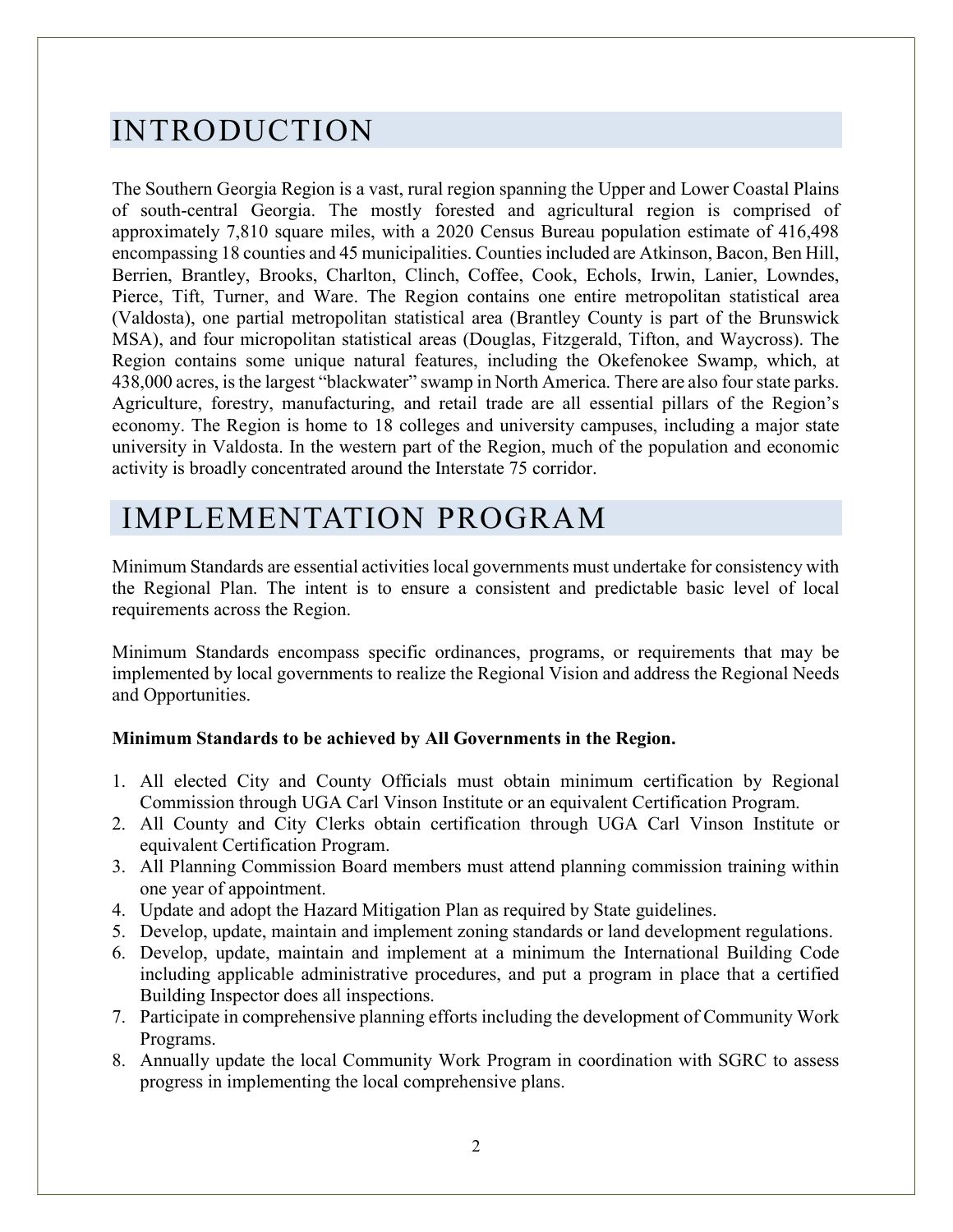- 9. Active participation in Best Practices Workshops and other training sessions offered by the SGRC, and develop skills to participate in the census.
- 10. Participate and submit in annual surveys administered by DCA.
- 11. Maintain QLG by submitting all required reports, certifications, and other updates as needed by DCA.

#### Local Government Performance Standards Update

The following list of governments have not achieved the regional commission's established regional plan minimum performance standards.

| <b>Local Government</b> | Minimum Performance<br>Standard(s) Not Met                                      | Specific Action Steps taken to Assist<br>Government<br>(Optional: Identify resources that may aid<br>LG achievement)                                                                                           |  |  |  |
|-------------------------|---------------------------------------------------------------------------------|----------------------------------------------------------------------------------------------------------------------------------------------------------------------------------------------------------------|--|--|--|
| Adel City               | #10, 11 RLGF                                                                    | The City has been encouraged by the RC to<br>submit the delinquent RLGF report.                                                                                                                                |  |  |  |
| Alapaha City            | #10, 11 RLGF                                                                    | The City has been encouraged by the RC to<br>submit the delinquent RLGF report.                                                                                                                                |  |  |  |
| <b>Bacon County</b>     | #6 A certified building inspector is<br>not currently completing<br>inspections | During the regular Planning Assistance<br>meeting, the RC suggested the County could<br>work with the City of Alma for building<br>inspections. It appears this was the regular<br>practice in previous years. |  |  |  |
| Cecil                   | #10, 11 RLGF                                                                    | The City has been encouraged by the RC to<br>submit the delinquent RLGF reports.                                                                                                                               |  |  |  |
| Enigma                  | #10,11 GOMI, RLGF                                                               | The RC has met with and spoken over the<br>phone with the City on multiple occasions to<br>encourage the submittal of these reports.                                                                           |  |  |  |
| Homerville City         | #10, 11 RLGF                                                                    | The City has been encouraged by the RC to<br>submit the delinquent RLGF report.                                                                                                                                |  |  |  |
| Nashville City          | #10, 11 RLGF                                                                    | The City has been encouraged by the RC to<br>submit the delinquent RLGF report.                                                                                                                                |  |  |  |
| Nicholls City           | #10, 11 RLGF                                                                    | The City has been encouraged by the RC to<br>submit the delinquent RLGF report.                                                                                                                                |  |  |  |
| Patterson City          | #10, 11 RLGF                                                                    | The City has been encouraged by the RC to<br>submit the delinquent RLGF report.                                                                                                                                |  |  |  |
| Pearson City            | #10, 11 RLGF                                                                    | The City has been encouraged by the RC to<br>submit the delinquent RLGF reports.                                                                                                                               |  |  |  |
| Quitman City            | #10, 11 RLGF, GOMI                                                              | The City has been encouraged by the RC to<br>submit the delinquent RLGF and GOMI<br>reports.                                                                                                                   |  |  |  |
| <b>Sycamore City</b>    | #10, 11 RLGF                                                                    | The City has been encouraged by the RC to<br>submit the delinquent RLGF report.                                                                                                                                |  |  |  |
| <b>Turner County</b>    | #10, 11 RLGF                                                                    | The County has been encouraged by the RC<br>to submit the delinquent RLGF report.                                                                                                                              |  |  |  |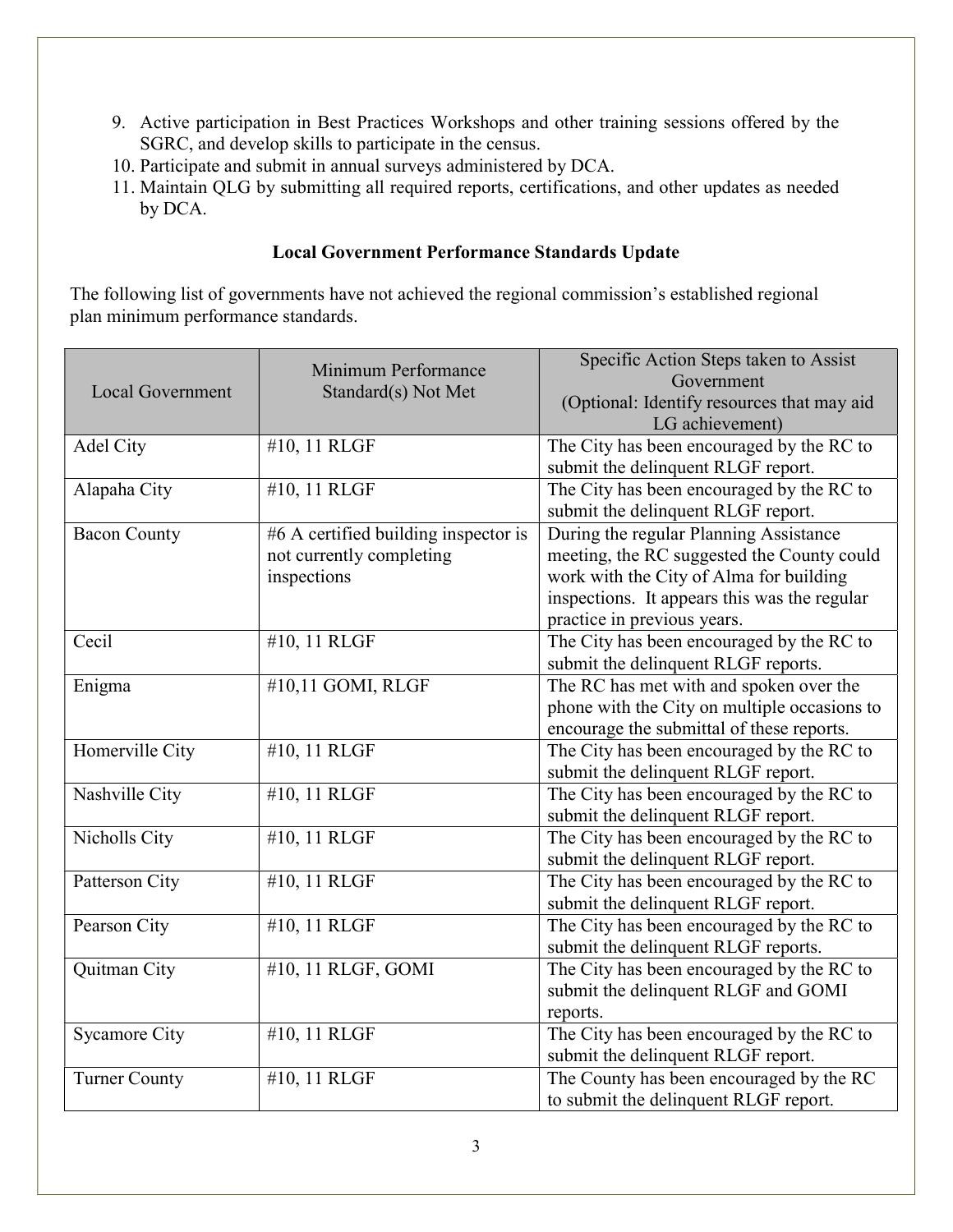| Willacoochee City | #10, 11 RLGF | The City has been encouraged by the RC to<br>submit the delinquent RLGF reports. |
|-------------------|--------------|----------------------------------------------------------------------------------|
|                   |              |                                                                                  |
|                   |              |                                                                                  |
|                   |              |                                                                                  |
|                   |              |                                                                                  |
|                   |              |                                                                                  |
|                   |              |                                                                                  |
|                   |              |                                                                                  |
|                   |              |                                                                                  |
|                   |              |                                                                                  |
|                   |              |                                                                                  |
|                   |              |                                                                                  |
|                   |              |                                                                                  |
|                   |              |                                                                                  |
|                   |              |                                                                                  |
|                   |              |                                                                                  |
|                   |              |                                                                                  |
|                   |              |                                                                                  |
|                   |              |                                                                                  |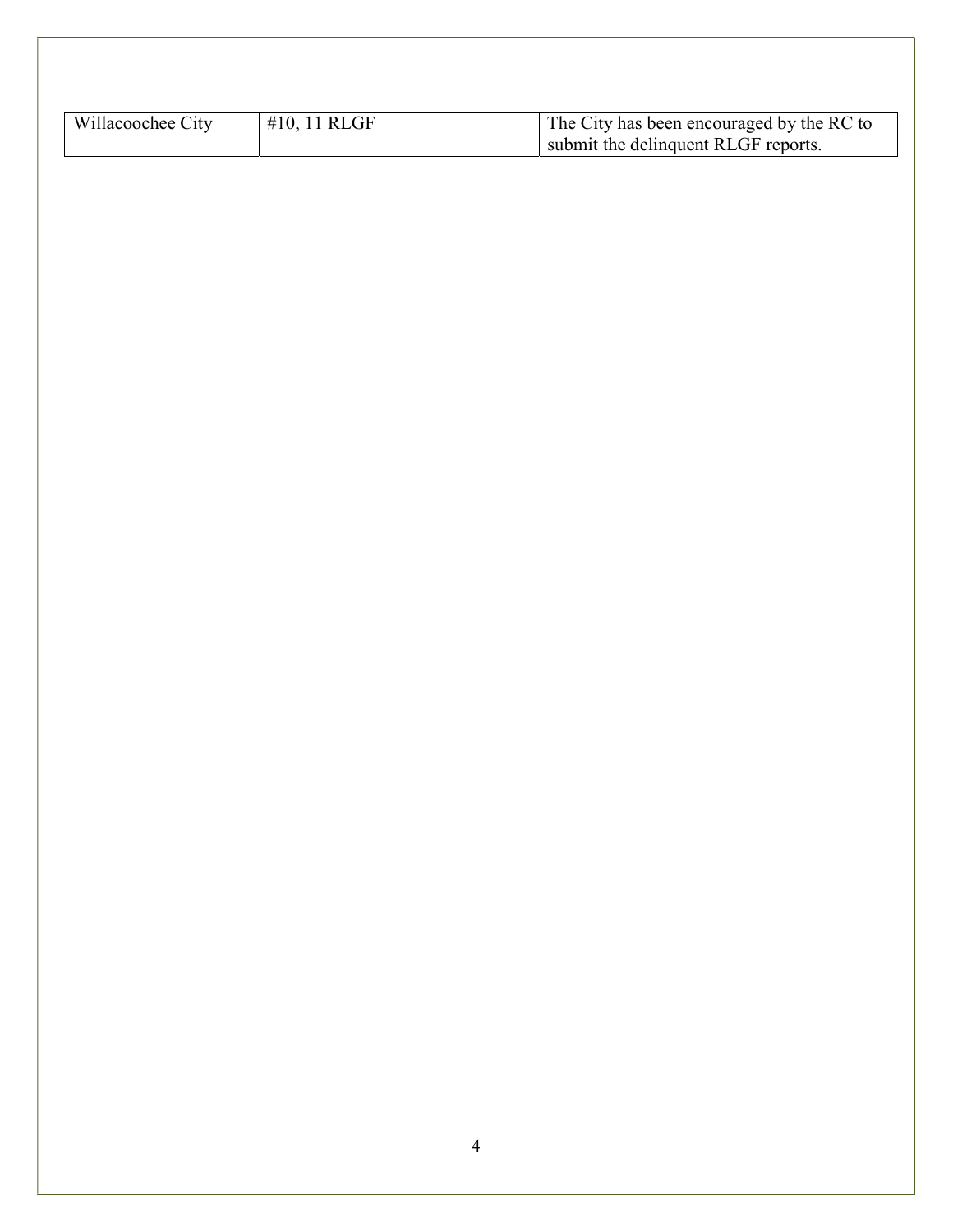### Regional Work Program 2018 – 2022

| <b>Priority</b><br><b>Need/Opportunity</b>                                         | <b>Strategy</b>                                                             | <b>Action</b>                                                                                                                                                     | <b>Partners</b>                                                                                                 | Short-<br>Term<br>$(1-5$ yrs.) | Long-<br>Term<br>(6-10 yrs.) | <b>Status</b>                                                                                    |
|------------------------------------------------------------------------------------|-----------------------------------------------------------------------------|-------------------------------------------------------------------------------------------------------------------------------------------------------------------|-----------------------------------------------------------------------------------------------------------------|--------------------------------|------------------------------|--------------------------------------------------------------------------------------------------|
| ED-1: Broadband<br>accessibility<br>throughout the<br>Region is not<br>consistent. | Increase the number of<br>households in the region<br>with broadband access | Develop a<br>comprehensive GIS<br>Inventory of<br>infrastructure in the<br>region, including but not<br>limited to broadband,<br>water, sewer, and<br>natural gas | ■ Local<br>governments<br>$\blacksquare$ Utility<br>companies<br>■ Broadband<br>providers<br>$\blacksquare$ GTA | $Yr. 1-5$<br>\$30,000          |                              | Ongoing                                                                                          |
|                                                                                    |                                                                             | Develop local model<br>ordinances or policies to<br>encourage and facilitate<br>the installation of<br>broadband<br>infrastructure                                | ■ Local<br>governments                                                                                          | $Yr. 1-3$<br>\$30,000          |                              | Completed by<br>others; The<br>State drafted a<br>model<br>ordinance<br>which the RC<br>promotes |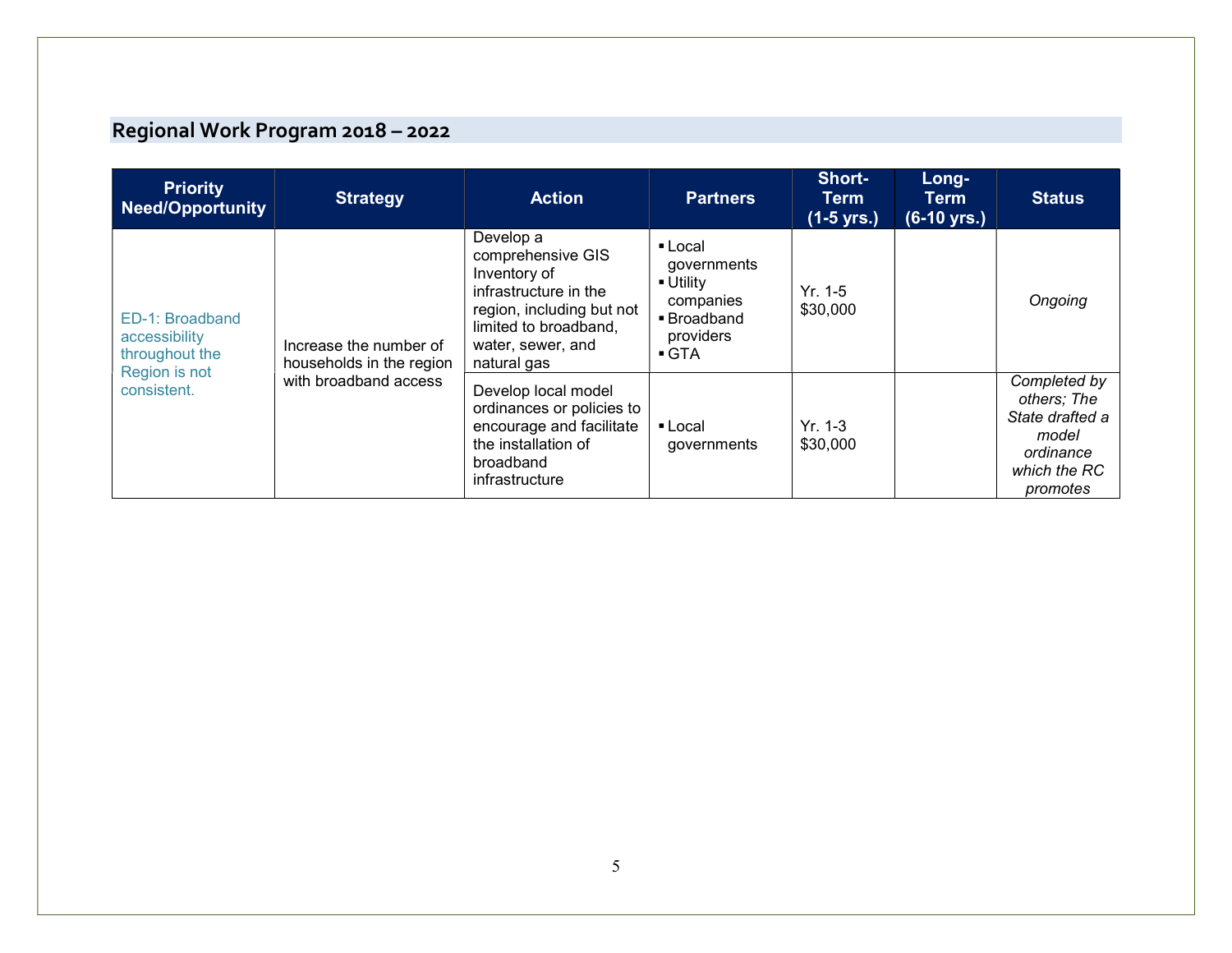| <b>Priority</b><br><b>Need/Opportunity</b>                                                                                                                                            | <b>Strategy</b>                                                            | <b>Action</b>                                                                                                     | <b>Partners</b>                                                              | Short-<br><b>Term</b><br>$(1-5$ yrs.) | Long-<br><b>Term</b><br>$(6-10 \text{ yrs.})$ | <b>Status</b> |
|---------------------------------------------------------------------------------------------------------------------------------------------------------------------------------------|----------------------------------------------------------------------------|-------------------------------------------------------------------------------------------------------------------|------------------------------------------------------------------------------|---------------------------------------|-----------------------------------------------|---------------|
| ED-4: The younger<br>population is leaving<br>the Region to find<br>higher paying job<br>opportunities in<br>metropolitan areas<br>which results in<br>"brain drain" for the<br>area. | Increase the number of<br>higher paying jobs in the<br>Region              | Update the regional<br>comprehensive<br>economic development<br>strategy                                          | $\blacksquare$ DCA<br>• Local<br>Governments<br>EDA                          | Yr.3<br>\$50,000                      |                                               | In Progress   |
| N/C-1: The region's<br>lakes and rivers<br>have a lack of safe,<br>clean public access<br>points such as boat<br>ramps, landings, and<br>public beaches.                              | Improve water quality of<br>streams and rivers                             | Create a GIS inventory<br>of boat ramps, landings,<br>public beaches, and<br>other public water<br>access points. | ■ Local<br>governments<br>$\blacksquare$ DNR<br>■ Nonprofit<br>organizations | $Yr. 1-5$<br>\$20,000                 |                                               | Complete      |
| N/C-2: The Region<br>has a severe lack of<br>funding for<br>preserving historic<br>and cultural                                                                                       | Increase the number of<br>local historic and cultural<br>resource projects | Develop model<br>ordinances that<br>encourage private<br>investment in historic<br>properties                     | $\blacksquare$ Local<br>governments                                          | $Yr. 1-5$<br>\$30,000                 |                                               | In Progress   |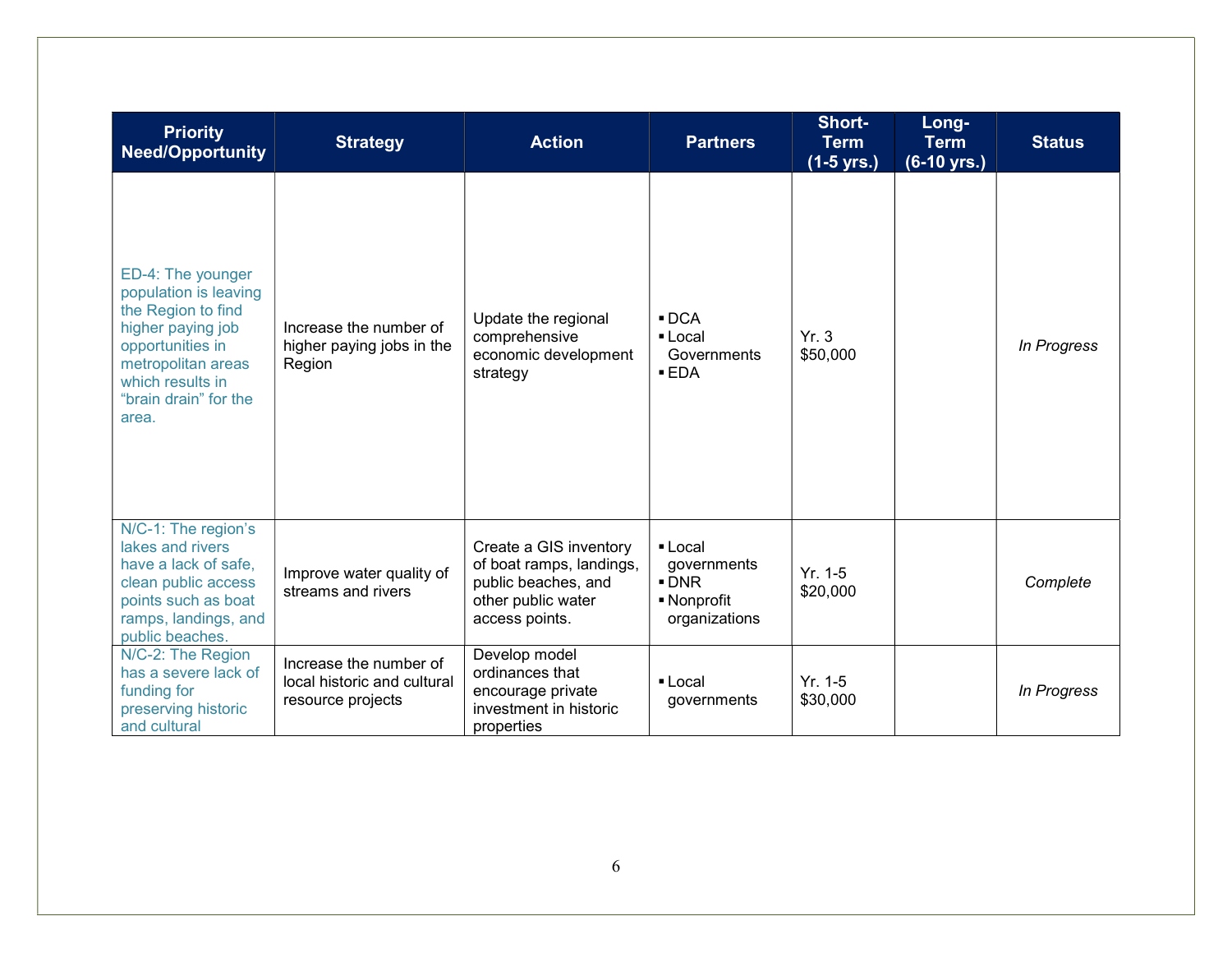| <b>Priority</b><br><b>Need/Opportunity</b>                                                                                                                                                            | <b>Strategy</b>                                                                       | <b>Action</b>                                                                                                                | <b>Partners</b>                                                              | Short-<br><b>Term</b><br>(1-5 yrs.) | Long-<br><b>Term</b><br>$(6-10 \text{ yrs.})$ | <b>Status</b>                                                         |
|-------------------------------------------------------------------------------------------------------------------------------------------------------------------------------------------------------|---------------------------------------------------------------------------------------|------------------------------------------------------------------------------------------------------------------------------|------------------------------------------------------------------------------|-------------------------------------|-----------------------------------------------|-----------------------------------------------------------------------|
| resources, which<br>further restricts the<br>marketing of these<br>resources as<br>another part of the<br>Region's high quality<br>of life.                                                           |                                                                                       | Develop an electronic<br><b>Historic Resources</b><br>Guide for the Region                                                   | $\blacksquare$ Local<br>governments<br>$\blacksquare$ DNR<br><b>GSA/NRHP</b> | $Yr. 1-5$<br>\$30,000               |                                               | In Progress                                                           |
| N/C-7: A regional<br>eco-tourism<br>marketing program<br>for natural resources<br>(such as the                                                                                                        |                                                                                       | Develop an electronic<br>Eco-tourism Guide for<br>the Region                                                                 | • Local<br>governments<br>$\blacksquare$ DNR<br>• Nonprofit<br>organizations | $Yr. 1-5$<br>\$30,000               |                                               | Guide is<br>complete;<br>maintenance of<br>the guide will<br>continue |
| Okefenokee Swamp,<br><b>Grand Bay, various</b><br>water bodies, and<br>state parks) could<br>help to increase the<br>utilization and<br>funding of these<br>resources.                                | Increase the utilization<br>and funding of eco-<br>tourism resources in the<br>Region | Develop a region-wide<br>attractions map (bicycle<br>route map). Each year<br>complete a different<br>segment of the Region. | - VLMPO<br>GDOT                                                              | $Yr. 1-5$<br>\$20,000               |                                               | Complete                                                              |
| $N/C-8$ : Any<br>possibility that<br>provides the region<br>with expanded public<br>outdoor recreation-<br>such as greenway<br>trails, canoe trails,<br>and other<br>amenities-should<br>be explored. | Increase the number of<br>recreational<br>opportunities in the<br>Region              | Create and manage a<br>list of funding and<br>opportunities for<br>expanded public<br>outdoor recreation.                    | $\blacksquare$ Local<br>governments                                          | $Yr. 1-5$<br>\$10,000               |                                               | In Progress                                                           |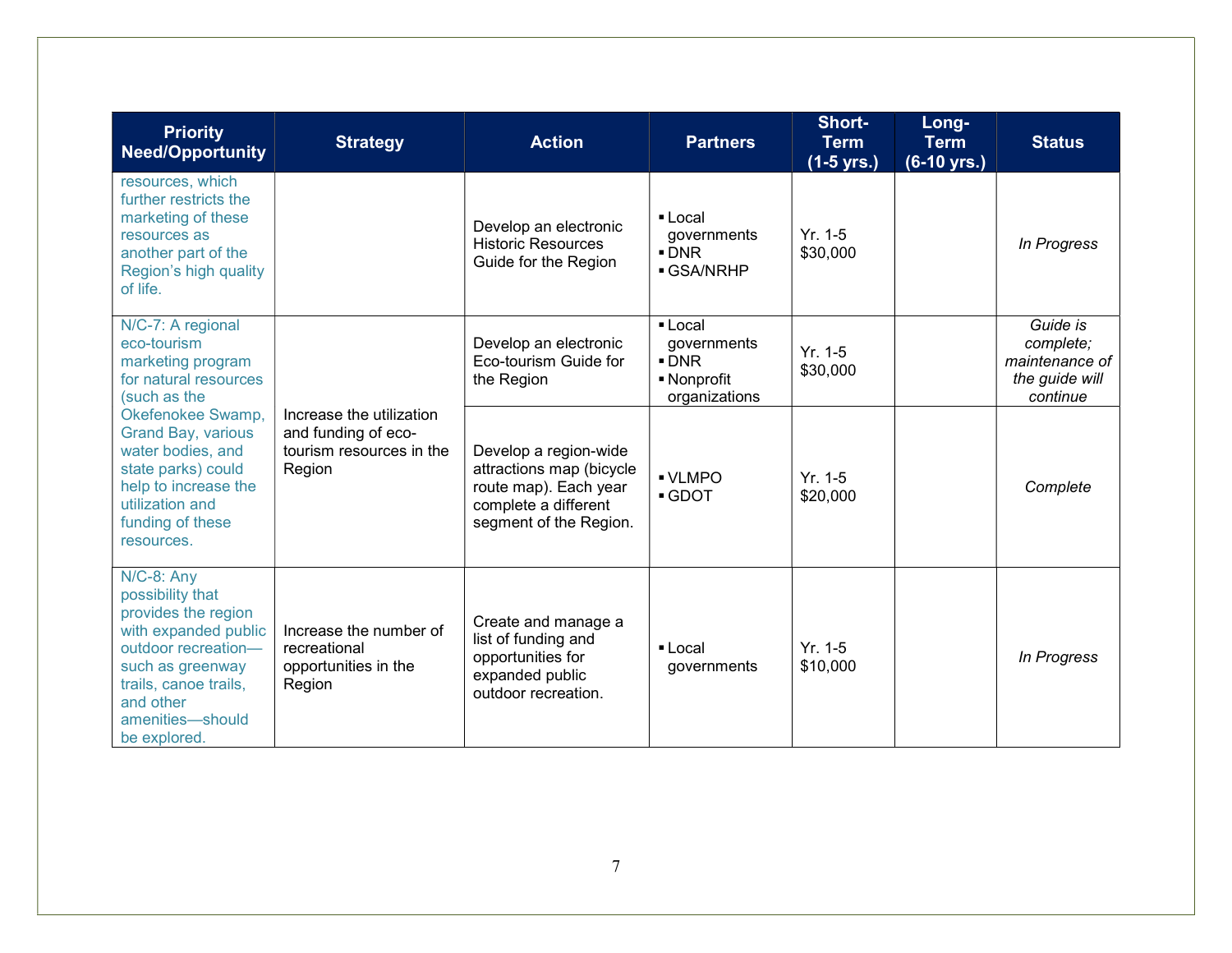| <b>Priority</b><br><b>Need/Opportunity</b>                                                                                                                       | <b>Strategy</b>                                                                                          | <b>Action</b>                                                                                                                                    | <b>Partners</b>                              | Short-<br><b>Term</b><br>$(1-5$ yrs.) | Long-<br><b>Term</b><br>(6-10 yrs.) | <b>Status</b>                                                                                                           |
|------------------------------------------------------------------------------------------------------------------------------------------------------------------|----------------------------------------------------------------------------------------------------------|--------------------------------------------------------------------------------------------------------------------------------------------------|----------------------------------------------|---------------------------------------|-------------------------------------|-------------------------------------------------------------------------------------------------------------------------|
| CFS-1: Many<br>communities in the<br>Region have aging<br>infrastructure (water,<br>sewer, roads,<br>bridges), but lack<br>funding to address<br>those problems. | Increase the number of<br>grant-funded<br>infrastructure projects in<br>the Region                       | Create a regional list of<br>priority infrastructure<br>projects to target for<br>funding identification.                                        | • Local<br>governments                       | $Yr. 1-5$<br>\$2,000/yr.              | Yr. 6-10<br>\$2,000/yr.             | In Progress                                                                                                             |
| H-1: More housing in<br>downtown areas is                                                                                                                        | Increase the number of<br>housing units in                                                               | Develop a model<br>ordinance for downtown<br>housing                                                                                             | • Local<br>governments<br>$\blacksquare$ DCA | $Yr. 2-3$<br>\$20,000                 |                                     | In Progress;<br>will be modified<br>to a Fact Sheet<br>as opposed to<br>an ordinance                                    |
| needed.                                                                                                                                                          | downtown areas                                                                                           | Develop a priority list of<br>downtowns to be<br>targeted for housing<br>compatibility studies                                                   | $\blacksquare$ DCA<br>• Local<br>Governments | $Yr. 1-5$<br>\$35,000                 |                                     | Complete                                                                                                                |
| H-2: Loss of historic<br>landmark homes due<br>to lack of investment<br>in renovating historic<br>housing.                                                       | Increase the number of<br>historic homes<br>preserved and reduce<br>the number of historic<br>homes lost | Develop a priority list of<br>historic landmarks to be<br>targeted for funding<br>identification                                                 | • Local<br>governments                       | $Yr. 1-5$<br>\$10,000                 |                                     | Complete                                                                                                                |
| H-8: Develop<br>programs, and<br>maximize use of<br>existing programs, to<br>assist homeowners<br>in the maintenance<br>and upkeep of<br>homes and               | Reduce the number of<br>blighted properties in the<br>Region                                             | Develop a model<br>ordinance to assist<br>homeowners in the<br>maintenance and<br>upkeep of homes and<br>properties to avoid/<br>minimize blight | $\blacksquare$ DCA<br>• Local<br>Governments | Yr.4<br>\$2,500                       |                                     | On track to<br>begin in Yr. 4;<br>will be modified<br>to development<br>of guidance for<br>Code<br>Enforcement<br>staff |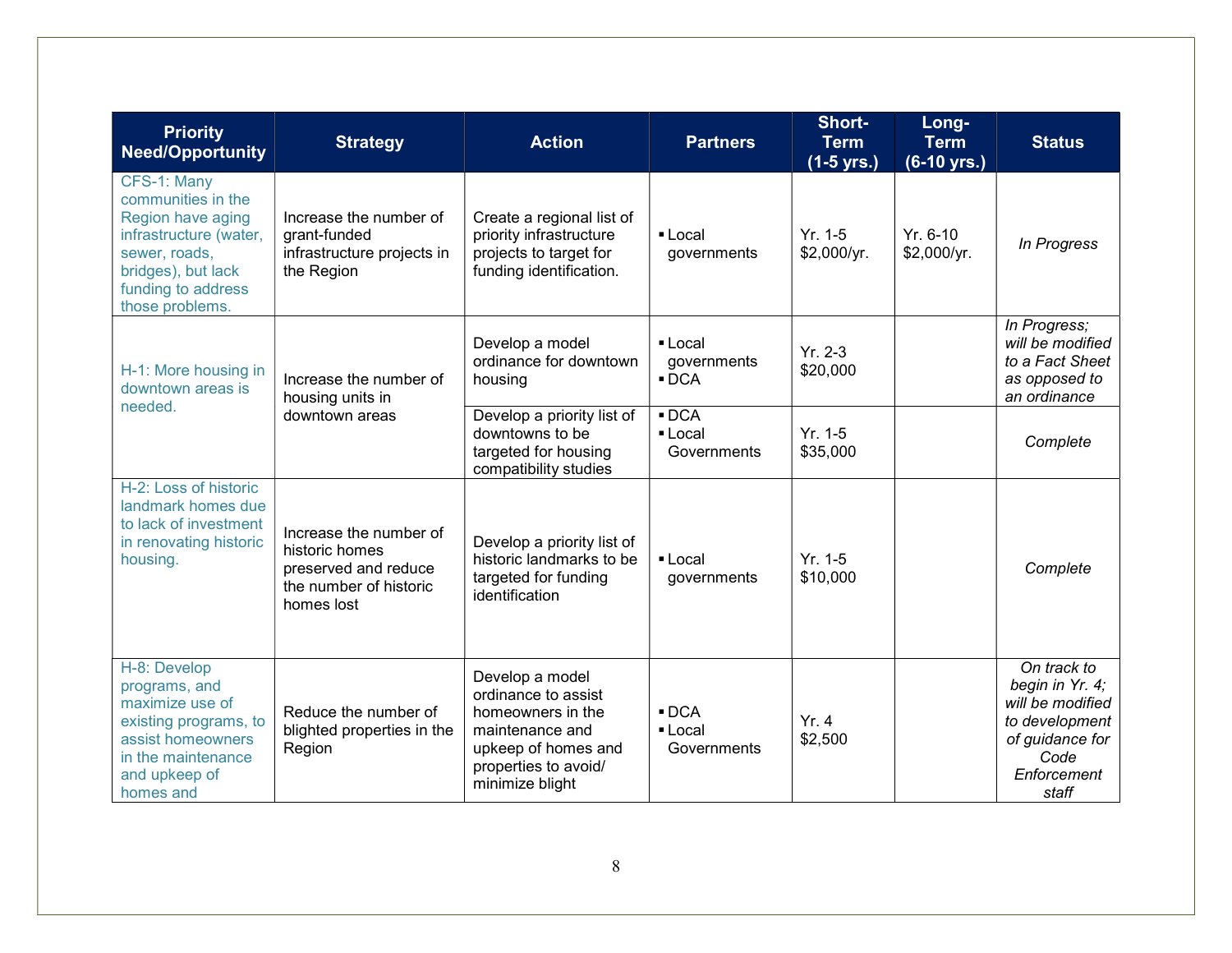| <b>Priority</b><br><b>Need/Opportunity</b>                                                                                                                                                                       | <b>Strategy</b>                                                                                           | <b>Action</b>                                                                                                                                                          | <b>Partners</b>                              | Short-<br><b>Term</b><br>$(1-5 \text{ yrs.})$ | Long-<br><b>Term</b><br>$(6-10 \text{ yrs.})$ | <b>Status</b>                                                   |
|------------------------------------------------------------------------------------------------------------------------------------------------------------------------------------------------------------------|-----------------------------------------------------------------------------------------------------------|------------------------------------------------------------------------------------------------------------------------------------------------------------------------|----------------------------------------------|-----------------------------------------------|-----------------------------------------------|-----------------------------------------------------------------|
| properties to<br>avoid/minimize<br>blight.                                                                                                                                                                       |                                                                                                           | Develop a model<br>demolition template to<br>remove condemned<br>houses in order to<br>improve local housing<br>stock                                                  | $\blacksquare$ DCA<br>• Local<br>Governments | Yr.3<br>\$20,000                              |                                               | On track to<br>begin this year                                  |
| LUT-1: The Region<br>is experiencing<br>increasing<br>development<br>pressures on<br>environmentally<br>sensitive lands and<br>farmland; new<br>development needs<br>to be steered more<br>into the urban areas. | Reduce the acreage of<br>environmentally<br>sensitive land and<br>farmland that is<br>developed each year | Develop a GIS<br>application for Land<br>Use, which will provide<br>information such as<br>conservation, affordable<br>housing, lots suitable for<br>development, etc. | $\blacksquare$ DCA<br>■ Local<br>Governments | $Yr. 1-3$<br>\$35,000                         |                                               | In Progress,<br>looking to<br>identify funding<br>opportunities |
| LUT-9: Develop a<br>regional public<br>transportation plan<br>including incentives<br>for private<br>investment to<br>increase public<br>transportation.                                                         | Increase private<br>investment in public<br>transportation                                                | Develop a regional<br>public transportation<br>plan including<br>incentives for private<br>investment to increase<br>public transportation.                            | • GDOT<br>■ Local<br>Governments             | $Yr. 2-3$<br>\$30,000                         |                                               | Complete                                                        |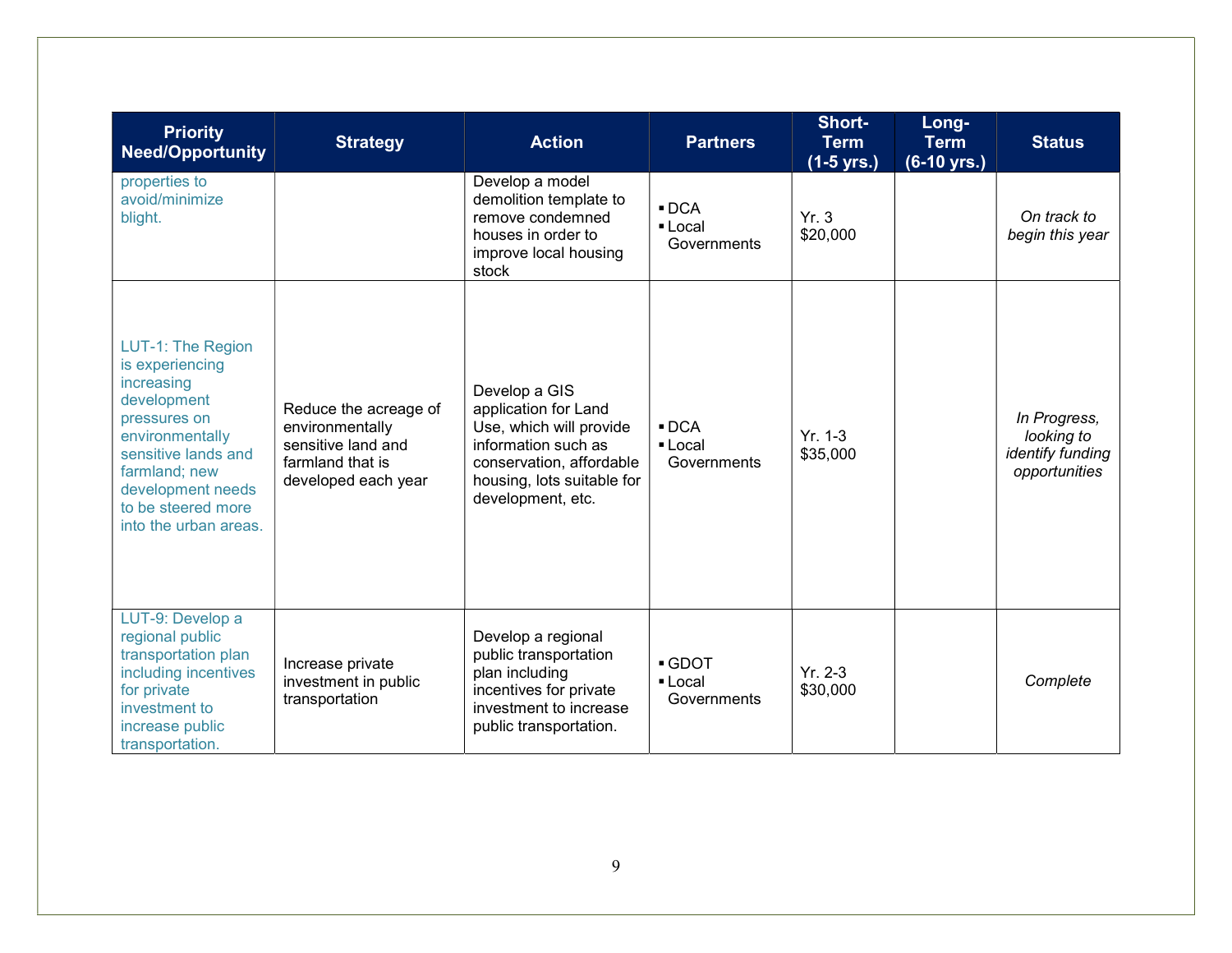| <b>Priority</b><br><b>Need/Opportunity</b>                                                                                                                                                                                                                                                                  | <b>Strategy</b>                                                                                 | <b>Action</b>                                                                                                                                                                       | <b>Partners</b>                                                                       | Short-<br><b>Term</b><br>(1-5 yrs.) | Long-<br><b>Term</b><br>$(6-10 \text{ yrs.})$ | <b>Status</b>                                                    |
|-------------------------------------------------------------------------------------------------------------------------------------------------------------------------------------------------------------------------------------------------------------------------------------------------------------|-------------------------------------------------------------------------------------------------|-------------------------------------------------------------------------------------------------------------------------------------------------------------------------------------|---------------------------------------------------------------------------------------|-------------------------------------|-----------------------------------------------|------------------------------------------------------------------|
| LUT-10: Location<br>and proximity of<br>major ports<br>(Savannah,<br>Brunswick, and<br>Jacksonville),<br>interstates (I-75 and<br>I-10), and federal<br>highways (US-82,<br>US-84, and US-1)<br>are major<br>opportunities to<br>integrate land use<br>planning,<br>transportation, and<br>economic growth. | Produce studies and<br>plans that integrate land<br>use, transportation, and<br>economic growth | Perform a study to<br>determine feasibility and<br>strategies of enhancing<br>railroad and airport<br>facilities through<br>complementary<br>surrounding land uses                  | $\blacksquare$ DCA<br>• Local<br>Governments<br>GDOT<br>EDA                           | $Yr. 3-4$<br>\$40,000               |                                               | Funding<br>source has not<br>been identified<br>for this project |
| IC-1: Insufficient<br>coordination and                                                                                                                                                                                                                                                                      | Initiate events that lead<br>to information sharing                                             | Hold quarterly meetings<br>of City and County<br><b>Managers and Clerks</b>                                                                                                         | $\blacksquare$ Local<br>Governments                                                   | $Yr. 1-5$<br>\$20,000               | $Yr. 6-10$<br>\$20,000                        | Ongoing                                                          |
| information sharing<br>between local<br>governments                                                                                                                                                                                                                                                         | and coordination<br>between local<br>governments and other<br>relevant stakeholders             | Develop a Post-Disaster<br>Response Plan for<br><b>Business Communities</b>                                                                                                         | ■ Local<br>Governments<br>GEMA<br>$-$ FEMA<br>■ Businesses                            | $Yr. 1-2$<br>\$50,000               |                                               | Complete                                                         |
| IC-6: Provide<br>regional<br>intergovernmental<br>leadership training to<br>provide a consistent<br>knowledge base and<br>forge connections.                                                                                                                                                                | Initiate<br>intergovernmental<br>training events for local<br>leaders                           | Provide at least 1<br>training workshop each<br>year for local leaders on<br>planning, zoning, and<br>intergovernmental<br>coordination. Target<br>attendance: 10 local<br>leaders. | $\blacksquare$ Local<br>Governments<br>Carl Vinson<br>Institute<br>$\blacksquare$ DCA | $Yr. 1-5$<br>\$20,000               | $Yr. 6-10$<br>\$20,000                        | Ongoing                                                          |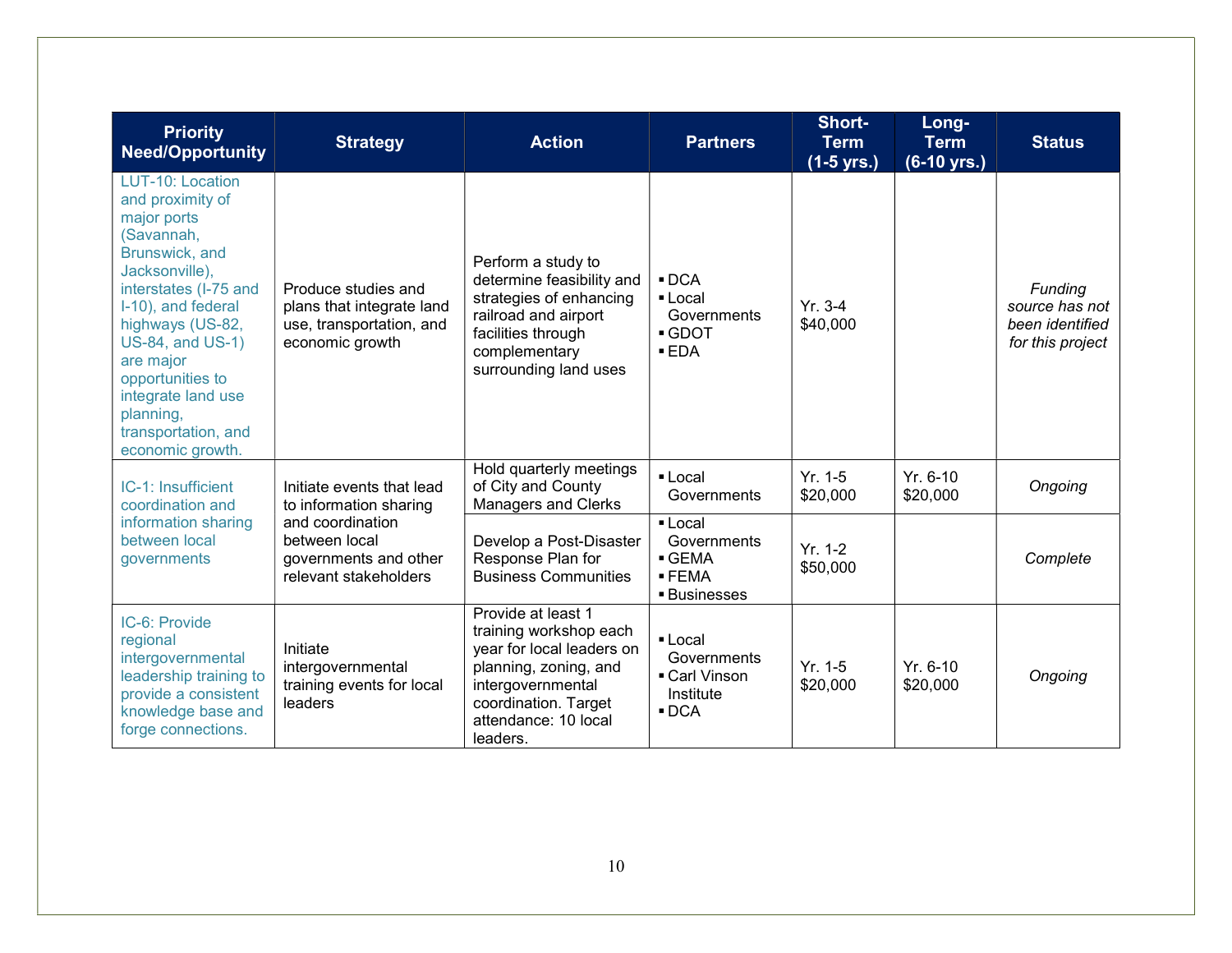| <b>Priority</b><br><b>Need/Opportunity</b>                                                                                                                     | <b>Strategy</b>                                                                                                 | <b>Action</b>                                                                                                                                                                                                         | <b>Partners</b>                                                                         | Short-<br><b>Term</b><br>$(1-5 \text{ yrs.})$ | Long-<br><b>Term</b><br>$(6-10 \text{ yrs.})$ | <b>Status</b>        |
|----------------------------------------------------------------------------------------------------------------------------------------------------------------|-----------------------------------------------------------------------------------------------------------------|-----------------------------------------------------------------------------------------------------------------------------------------------------------------------------------------------------------------------|-----------------------------------------------------------------------------------------|-----------------------------------------------|-----------------------------------------------|----------------------|
| IC-7: Local<br>governments can<br>take advantage of<br>the resources<br>available through the<br>Regional<br><b>Commission for joint</b><br>regional projects. | Provide resources to<br>local governments for<br>joint regional projects                                        | Conduct plan<br>implementation<br>assistance meetings<br>with each local<br>government in the<br>region no less than<br>once every thirty<br>months                                                                   | • Local<br>Governments                                                                  | $Yr. 1-5$<br>\$20,000                         | Yr. 6-10<br>\$20,000                          | Ongoing              |
|                                                                                                                                                                | Reduce the number of<br>crashes that occur in<br>school zones                                                   | Conduct a study of<br>transportation safety in<br>and around school<br>zones                                                                                                                                          | $\overline{\phantom{0}}$ GDOT<br>• Local schools<br>$\blacksquare$ Local<br>governments | $Yr. 1-5$<br>\$15,000                         |                                               | In Progress          |
| EDU-10: Increase<br>accessibility of<br>schools.                                                                                                               | Increase the number of<br>students who walk or<br>bike to school                                                | Provide one workshop a<br>quarter to local School<br>Boards and other<br>community leaders on<br>topics such as Best<br>Management Practices,<br>School Siting, Planning<br>& Zoning, Land Use,<br>and Transportation | $\blacksquare$ DCA<br>• Local<br>Governments<br>• Local BOEs<br>GDOT                    | $Yr. 1-5$<br>\$10,000                         |                                               | In planning<br>phase |
| EDU-11: More<br>coordination with<br>businesses and<br>industries to<br>establish workforce<br>training programs.                                              | Increase the number of<br>businesses or industries<br>involved in regional<br>workforce development<br>programs | Hold bi-monthly<br>meetings of the<br>Southern Georgia<br><b>Workforce Development</b><br>Board to promote<br>increased coordination<br>of businesses and<br>industries for workforce<br>training programs            | · Workforce<br>Development<br>Board<br>- Private sector                                 | $Yr. 1-5$<br>\$10,000                         | Yr. 6-10<br>\$10,000                          | Ongoing              |
| SA-1: The senior<br>population continues<br>to grow rapidly,<br>which produces a<br>greater demand for                                                         | Increase the number of<br>recreational<br>opportunities available to<br>seniors                                 | Update and distribute<br>regional Senior Walking<br>Route Maps                                                                                                                                                        | GDOT                                                                                    | Yr. 1<br>\$6,000                              |                                               | Complete             |